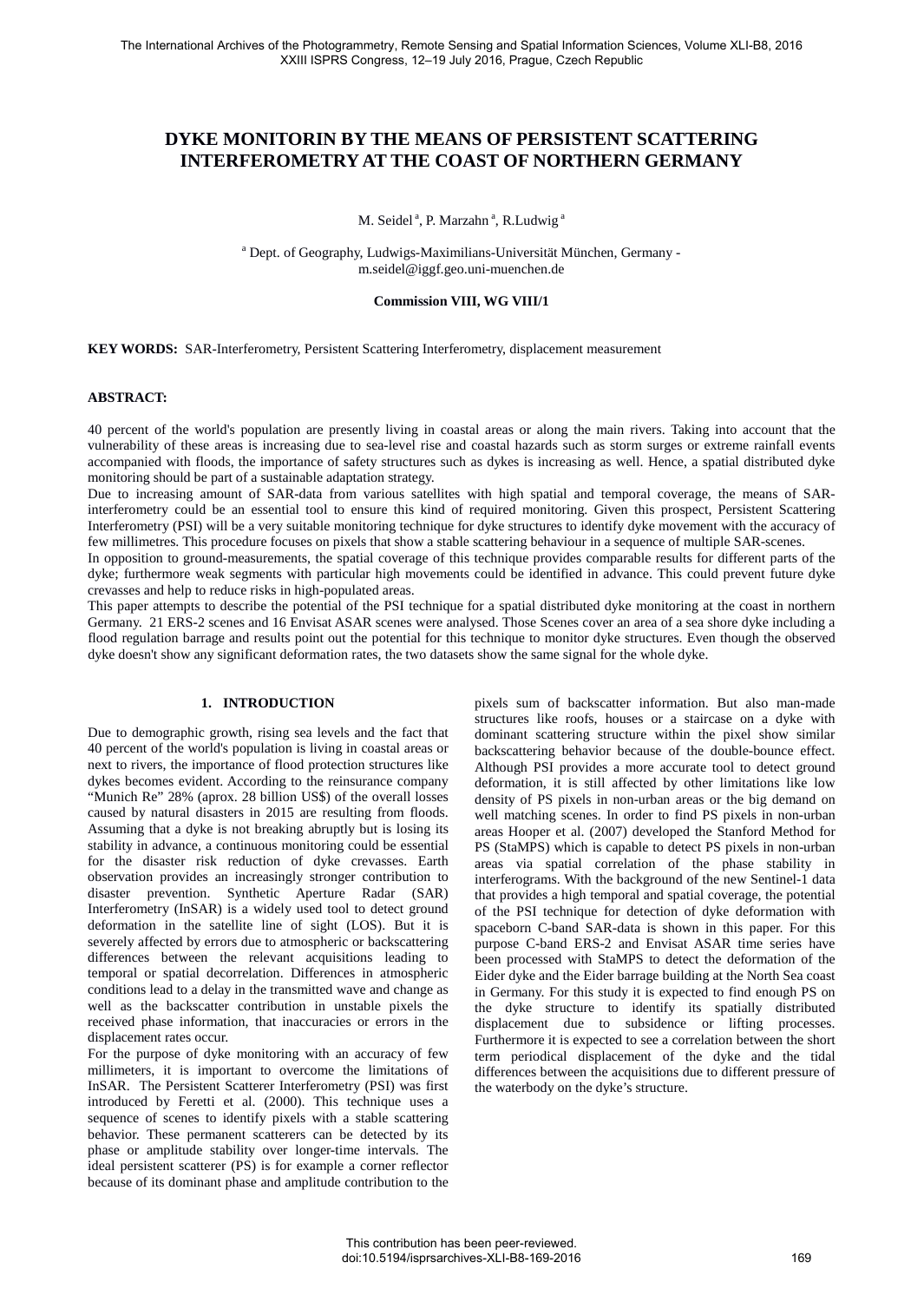## **2. STUDY AREA AND SATELLITE DATA**

#### **2.1 Properties and history of the Eider dyke and its barrage building**

The coast of northern Germany has constantly been affected by storm surges. After the big flood of 1962 that occurred along the north coast of Germany and in the area of Hamburg, the existing dykes were rebuilt with a height of 8 meter above sea level. In addition, a flood barrage was built at the outlet of the river Eider in the North Sea, to prevent floods bringing water into the upper parts of the river Eider and causing severe floods. In 1973 the building of the barrage was finished. Simultaneous new dykes have been built to reclaim new land. They are located in the west of Schleswig-Holstein in Northern Germany at the mouth of the Eider river. The barrage building consists of 5 big flood gates that can be opened and closed depending on the tidal situation. It protects the surrounding area from storm surges and controls the inflow of salt in the Eider water during floods. In the north and south it is connected to the new sea dykes that protect the area from being flooded during flood events or storm surges as well. (Müller, 2013)



Figure 1: Map of the study area

# **2.2 Satellite Dataset**

For the applied analysis, a long time series of ERS-2 and Envisat ASAR data have been chosen. For scene selection the water level at the gauge station in Cuxhaven has been taken into account to assess the correlation between the tidal conditions and the dyke movement. 21 descending ERS-2 scenes and 16 ascending Envisat ASAR scenes were chosen for the analysis.

| Scene<br>number | <b>Acquisition</b><br>date | $B_{\perp}[m]$ | $\mathbf{B}_{\text{temp}}$<br>[days] | f[Hz]    | water<br>level at<br>the dike<br>[cm] |
|-----------------|----------------------------|----------------|--------------------------------------|----------|---------------------------------------|
| 1               | 2002-11-16                 | -184.56        | 385                                  | $-10.63$ | 565                                   |
| $\overline{c}$  | 2003-04-05                 | 751.97         | 245                                  | $-99.36$ | 378                                   |
| 3               | 2003-08-23                 | $-31.48$       | 105                                  | 21.82    | 621                                   |
| $\overline{4}$  | 2003-09-27                 | 856.9          | 70                                   | 44.7     | 348                                   |
| 5               | 2003-12-06                 | 0              | $\Omega$                             | $\Omega$ | 498                                   |
| 6               | 2004-02-14                 | $-186.52$      | $-70$                                | 21.88    | 559                                   |
| 7               | 2004-04-24                 | -334.58        | -140                                 | 11.67    | 411                                   |
| 8               | 2004-05-29                 | $-426.5$       | $-175$                               | $-5.93$  | 635                                   |
| 9               | 2004-07-03                 | 521.6          | $-210$                               | 49.56    | 365                                   |
| 10              | 2004-08-07                 | 542.51         | $-245$                               | $-13.75$ | 519                                   |
| 11              | 2004-10-16                 | $-705.79$      | $-315$                               | 19.37    | 369                                   |
| 12              | 2004-12-25                 | 858.58         | -385                                 | 44.61    | 515                                   |
| 13              | 2005-01-29                 | $-106.76$      | $-420$                               | 15.18    | 398                                   |
| 14              | 2005-07-23                 | 230.09         | $-595$                               | 40.8     | 369                                   |
| 15              | 2005-11-05                 | $-60.95$       | $-700$                               | 4.62     | 432                                   |
| 16              | 2007-04-14                 | $-263.23$      | $-1225$                              | $-34.3$  | 585                                   |

Table 1. List of the Envisat ASAR scenes (ascending)

These scenes fitted the demands of having the same track and perpendicular baselines and Doppler centroid differences being lower than the critical limits (maximal perpendicular baseline = 1100 m, maximal Doppler Centroid difference = 1380 Hz), defined by Hooper (2006). The ERS-2 scenes of track 65, acquired between June 1998 and November 2009, contain six scenes representing high tide and 15 scenes representing low tide conditions. To be able to validate the results 16 ASAR scenes with random tidal conditions that had been acquired between November 2002 and April 2007 were also processed. Minimizing the temporal and perpendicular baselines as well as the Doppler centroid from the ERS scenes the  $3<sup>rd</sup>$  of July 1999 and from the ASAR scenes the  $6<sup>th</sup>$  of December were chosen as master dates.

| Scene<br>number | <b>Acquisition</b><br>date | $B_{\perp}$ [m] | $B_{temp}$<br>[days] | f[Hz]     | water<br>level at<br>the dike<br>[cm] |
|-----------------|----------------------------|-----------------|----------------------|-----------|---------------------------------------|
| 1               | 1998-06-13                 | 788.04          | 385                  | 16.76     | 346                                   |
| $\overline{c}$  | 1998-09-26                 | 396.53          | 280                  | 0.48      | 348                                   |
| 3               | 1998-10-31                 | 659.23          | 245                  | 65.86     | 687                                   |
| $\overline{4}$  | 1999-02-13                 | 578.84          | 140                  | $-10.04$  | 615                                   |
| 5               | 1999-03-20                 | $-156.9$        | 105                  | $-52.54$  | 337                                   |
| 6               | 1999-07-03                 | 0               | $\theta$             | 0         | 337                                   |
| 7               | 1999-10-16                 | $-284.3$        | $-105$               | 74.02     | 377                                   |
| 8               | 2000-04-08                 | 29.18           | $-280$               | 498.54    | 318                                   |
| 9               | 2000-07-22                 | $-643.28$       | -385                 | 625.97    | 362                                   |
| 10              | 2000-09-30                 | $-297.73$       | $-455$               | 524.89    | 353                                   |
| 11              | 2000-12-09                 | $-840.15$       | $-525$               | 397.36    | 615                                   |
| 12              | 2001-01-13                 | 110             | $-560$               | $-30.35$  | 315                                   |
| 13              | 2001-09-15                 | 696.09          | $-805$               | 250.74    | 659                                   |
| 14              | 2002-10-05                 | 262.27          | -1190                | -489.52   | 633                                   |
| 15              | 2004-09-04                 | 388.43          | -1890                | $-613.41$ | 361                                   |
| 16              | 2004-11-13                 | $-969.39$       | -1960                | 312.51    | 626                                   |
| 17              | 2005-06-11                 | 261.73          | $-2170$              | -331.42   | 383                                   |
| 18              | 2006-03-18                 | -262.15         | $-2450$              | 612.97    | 314                                   |
| 19              | 2006-07-01                 | $-247.38$       | $-2555$              | $-62.07$  | 358                                   |
| 20              | 2008-07-05                 | 54.97           | -3290                | $-131.88$ | 370                                   |
| 21              | 2009-11-07                 | 194.85          | -3780                | 71.26     | 346                                   |

Table 2. List of ERS-2 scenes (descending)

Precise orbit information from DORIS was used in order to correct the orbital bias. Due to the negligible topography in this region there was no DEM used to correct the topographic phase. In Table 1 and 2 information for the two datasets are summarized, showing the acquisition dates, the perpendicular and temporal baselines, the Doppler Centroid differences with respect to the relevant master images and the water level of the gauge station in Cuxhaven at the moment of acquisition.

### **3. THE STAMPS METHOD**

The PSI method was first introduced by Feretti et al. (2000) for InSAR applications. Several authors have developed different approaches since then. An overview can be found in Corsetto et al. (2015). The StaMPS method, introduced by Hooper et al. (2007) was a major improvement detecting PS pixels in nonurban areas using spatial correlation of interferogram phase to find a network of stable pixels. There are mainly four steps to identify PS pixels and estimating their displacements.

Interferograms are generated in StaMPS using a single master image. In comparison to other methods, which have a demand of at least 25 interferograms, to obtain reliable results, for StaMPS 12 interferograms are usually sufficient (Hooper,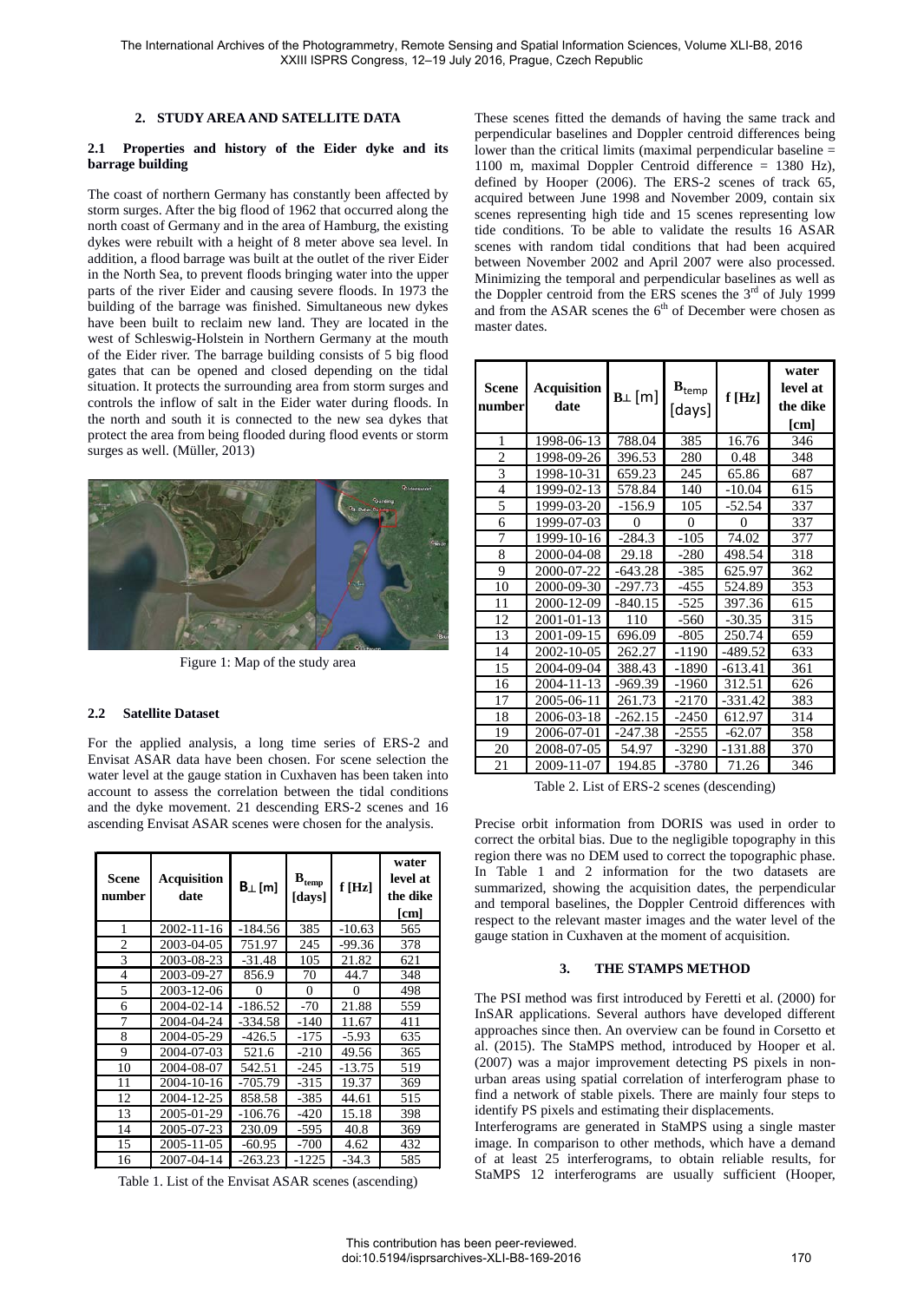2007). In this step no spectral filtering is applied, in order to maintain the pixel resolution. This increases the chance of the resolution cell being dominated by only one scatterer. Before interferogram formation, the SLC images are co-registered using an amplitude-based algorithm. At the end of this step the position of every pixel in each interferogram is estimated in a geocoded reference frame using orbital parameters.

In order to detect the PS candidates, a combination of amplitude and phase analysis is used, to estimate the probability for each pixel. Initially a first subset of PS pixels is chosen via the amplitude stability in the interferograms. This filtering is done using a threshold criterion on the amplitude dispersion index  $D_A$ (e.g. 0.5), where  $\sigma_A$  respresents the amplitudes standard deviation and  $\mu_A$  the mean of the amplitude values:

$$
D_A = \frac{\sigma_A}{\mu_A} \tag{1}
$$

These selected PS candidates are then tested for their phase stability. The wrapped phase,  $\psi_{int.x,i}$ , of the xth pixel in the ith interferogram consists of different phase contributions and can be written as the sum of 5 terms,

$$
\psi_{\text{int},x,i} = W \backslash \{ \Phi_{\text{def},x,i} + \Phi_{atm,x,i} + \Delta \Phi_{orb,x,i} + \Delta \Phi_{\theta,x,i} + \Phi_{n,x,i} \backslash \} - \Phi_{n,x,i} \backslash \} \tag{2}
$$

where  $\Phi_{\text{def},x,i}$  is the phase change due to the deformation of the pixels surface in the satellite line-of-sight (LOS),  $\Delta \Phi_{\theta, x, i}$  is the residual phase due to look angle error,  $\Phi_{\text{atm},x,i}$  is the phase due to the different atmospheric conditions,  $\Delta \Phi_{\text{orb,xi}}$  is the residual phase due to orbit inaccuracies,  $\Phi_{n,x,i}$  is a noise term due to the variability in scattering, thermal noise, co-registration inaccuracy and uncertainty in the position of the phase centre and W is the wrapping operator. Since the four first terms are correlated spatially, they can be estimated using an iterative approach, finding the pixels with small  $\Phi_{n,x,i}$ . Therefore a measure of the variation of the residual phase for a pixel is defined as

$$
\gamma_x = \frac{1}{N} \vee \sum_{i=1}^{N} \exp\left(\frac{1}{j}(\psi_{\text{int},x,i} - \phi_{\text{int},x,i} - \Delta \hat{\Phi}_{\theta,x,i})\right) \vee (3)
$$

where *N* is the number of interferograms, *j* is  $\sqrt{-1}$ and  $\Delta \hat{\Phi}$   $\mathcal{R}_{\text{R}}^{nc}$ , represents the change in the spatially uncorrelated part of the look angle error. For pixel x, the probability to be a PS is

$$
P(x \in PS) = 1 - \frac{(1 - \alpha)p_R(\gamma_x)}{p(\gamma_x)}
$$
(4)

where  $0 \le \alpha \le 1$ ,  $p_R(\gamma_x)$  is the weighted sum of probability density for PS pixels and  $p_R(y_x)$  is the probability density for non-PS pixels.

After the PS selection, the wrapped interferogram phase has to be unwrapped. Therefore a three-dimensional approach is used, the third dimension being that of time. First, the temporal phase differences for each PS is calculated and then unwrapped spatially from a reference PS using an iterative least square method. Integrated in time results in an unwrapped phase time series for each PS, with respect to the reference PS. (Hooper, 2006)

#### **4. RESULTS**

In this section the parameters being used in StaMPS and the results are presented. For both datasets, the ERS-2 and the ASAR data, the same processing parameters have been used as shown in Table 3. The unwrapped interferograms shown in Figure 2 and 3 point out the stable backscattering behaviour of the dyke structure being a concrete man-made structure.

| <b>Parameter</b>                             | Value |
|----------------------------------------------|-------|
| Amplitude dispersion threshold               | 0.4   |
| Number of patches in range                   |       |
| Number of patches in azimuth                 |       |
| Overlapping pixels between patches (range)   | 50    |
| Overlapping pixels between patches (azimuth) | -200  |

Table 3. Parameters being used for StaMPS processing



Figure 2. ERS-2 interferograms formed by using a single master scene (07/03/1999)



Figure 2. ASAR interferograms formed by using a single master scene (01/29/2005)

The PS displacement plots shown in Figure 4 and 5 indicate the mean annual LOS displacement rates in millimetre per year, while negative values represent movements away from the satellite and positive towards the satellite. In the results obtained from the ASAR scenes 440 PS on the Eider dyke and its barrage building are detected with LOS displacements ranging from -1.2 to 4.1 mm/yr and a mean value of 1.5 mm/yr. In the results obtained from the ERS scenes 254 PS could be detected on the same area, with LOS displacements ranging from -4.3 to -0.6 mm/yr, with a mean value of -2.0 mm/yr. The difference in the number of detected points can be caused by the different look directions resulting in completely different backscatter behaviour. Both sensors were in right-looking mode regarding to the azimuth direction, while the ASAR scenes were acquired in ascending orbit and the ERS-2 scenes in descending orbit. Considering this fact, the different LOS displacement rates are not contradictory, but even support each other's measurement. While normally a negative value in LOS displacement indicates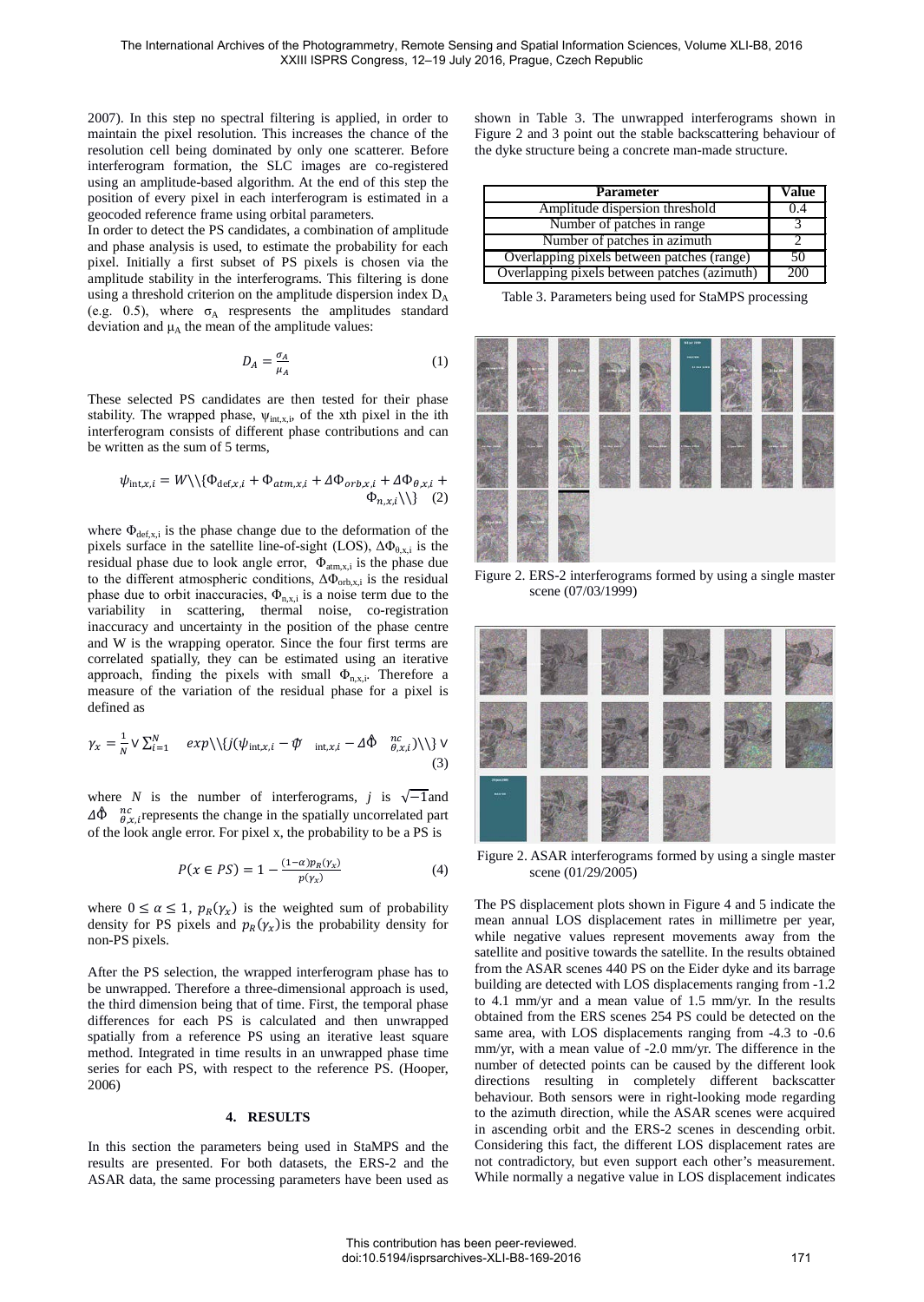subsidence processes and positive values indicate lifting processes, here a vertical deformation can be excluded. Hence the contrary LOS deformation rates can be interpreted as horizontal displacement towards the sea (to the west). Since the whole area shows the same rates, the deformation is most likely caused by tectonical movement or post-glacial compensation.



Figure 4. Mean annual LOS displacement rates for the PS at the Eider dyke derived from 21 descending ERS-2 scenes



Figure 5. Mean annual LOS displacement rates for the PS at the Eider dyke derived from 16 ascending ASAR scenes

Furthermore the one-dimensional LOS displacement time series can be plotted for each PS. While the mean annual LOS displacement rates from above are the result from a linear regression for each PS which helps to remove errors from single scenes that are eventually not correctly calculated, the time series plots can be analysed for short-term deformation e.g. due to tidal influences. In Figure 6 and 7 an example PS on the dyke is displayed for each dataset. The coloured line represents the surrounding PS in the range of 100 meter. Additionally the letters next to the points show the tidal conditions for the acquisition time (L = low tide  $\leq 400$  cm, H= high tide  $\geq 600$  cm,  $M =$  mean tide 400 cm <  $M <$  600 cm). It was expected to see a small deformation rate with a lifting process or horizontal displacements towards the sea (West) during low tide conditions and vice versa with a subsidence rate or horizontal deformation towards the land (East) during high tide conditions. In the ASAR dataset this should result in a positive LOS displacement during low tide conditions and in a negative LOS displacement during high tide conditions, because the two combined displacement vectors are both facing in the same direction in LOS. For the ERS-2 dataset it should be more difficult to detect deformation caused by tidal differences as the LOS direction vectors are contrary, so that a deformation towards the sea (west) with a vertical uplift could neutralize each other. For the ERS-2 dataset 4 of 6 high tide scenes show positive displacement rates in comparison to the linear regression, while 8 of 14 low tide scenes show negative displacement rates. For the ASAR dataset, where a stronger difference between the tidal conditions was expected, no clear signal could be detected. But considering that this dataset had only 2 high tide and 6 low tide scenes, the validity of this result to show tidal caused displacement differences is low anyway. Interpreting the results from the ERS-2 dataset and assuming that these differences are not caused by atmospheric effects, the vertical process (lifting / subsidence) can be negated, while a tendency for horizontal deformation can be seen. But still the results are not reliable enough to be able to make a clear statement about the above mentioned processes.



Figure 6. One-dimensional LOS displacement plot for a PS on the Eider dyke, obtained from 21 ERS-2 scenes



Figure 7. One-dimensional LOS displacement plot for a PS on the Eider dyke, obtained from 16 ASAR scenes